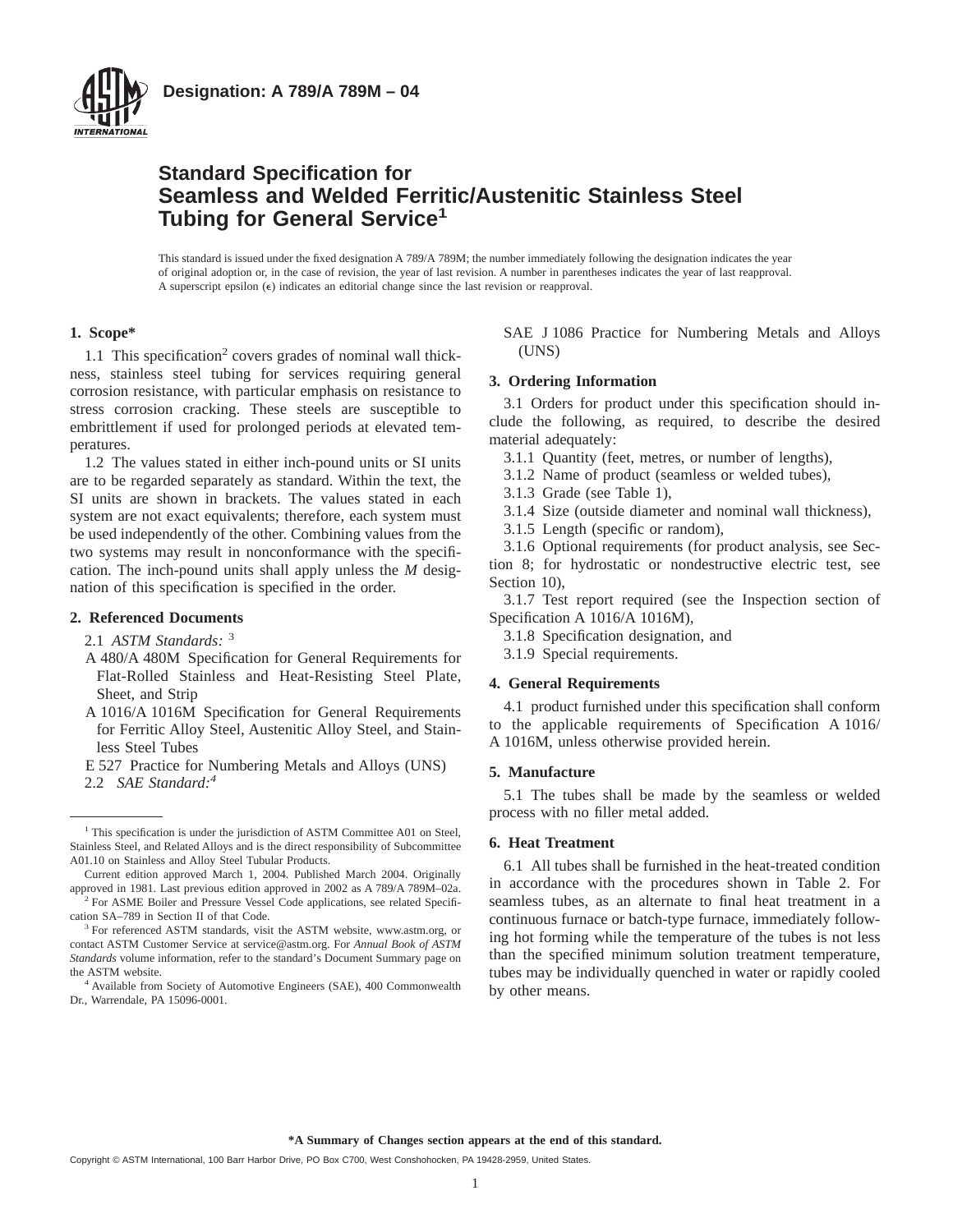# **A 789/A 789M – 04**

**TABLE 1 Chemical Requirements**

| <b>UNS</b><br>Designation $A$ | C           | Mn            | P           | S           | Si            | Ni          | Cr            | Mo            | N             | Cu            | Others               |
|-------------------------------|-------------|---------------|-------------|-------------|---------------|-------------|---------------|---------------|---------------|---------------|----------------------|
| S31803                        | $0.030$ max | $2.00$ max    | $0.030$ max | $0.020$ max | $1.00$ max    | $4.5 - 6.5$ | $21.0 - 23.0$ | $2.5 - 3.5$   | $0.08 - 0.20$ | $\cdots$      | $\cdots$             |
| S32205                        | $0.030$ max | 2.00 max      | $0.030$ max | $0.020$ max | $1.00$ max    | $4.5 - 6.5$ | $22.0 - 23.0$ | $3.0 - 3.5$   | $0.14 - 0.20$ | .             | $\cdots$             |
| S31500                        | $0.030$ max | $1.20 - 2.00$ | $0.030$ max | $0.030$ max | $1.40 - 2.00$ | $4.3 - 5.2$ | $18.0 - 19.0$ | $2.50 - 3.00$ | $0.05 - 0.1$  | .             | $\cdots$             |
| S32550                        | $0.04$ max  | $1.50$ max    | $0.040$ max | $0.030$ max | $1.00$ max    | $4.5 - 6.5$ | $24.0 - 27.0$ | $2.9 - 3.9$   | $0.10 - 0.25$ | $1.50 - 2.50$ | $\sim$ $\sim$ $\sim$ |
| S31200                        | $0.030$ max | $2.00$ max    | $0.045$ max | $0.030$ max | $1.00$ max    | $5.5 - 6.5$ | $24.0 - 26.0$ | $1.20 - 2.00$ | $0.14 - 0.20$ | .             | $\cdots$             |
| S31260                        | $0.030$ max | $1.00$ max    | $0.030$ max | $0.030$ max | $0.75$ max    | $5.5 - 7.5$ | $24.0 - 26.0$ | $2.5 - 3.5$   | $0.10 - 0.30$ | $0.20 - 0.80$ | W 0.10-0.50          |
| S32001                        | $0.030$ max | $4.00 - 6.00$ | $0.040$ max | 0.030 max   | $1.00$ max    | $1.0 - 3.0$ | $19.5 - 21.5$ | $0.60$ max    | $0.05 - 0.17$ | $1.00$ max    | $\cdots$             |
| S32304                        | $0.030$ max | $2.50$ max    | $0.040$ max | $0.040$ max | $1.00$ max    | $3.0 - 5.5$ | $21.5 - 24.5$ | $0.05 - 0.60$ | $0.05 - 0.20$ | $0.05 - 0.60$ | $\cdots$             |
| S39274                        | $0.030$ max | $1.00$ max    | $0.030$ max | $0.020$ max | $0.80$ max    | $6.0 - 8.0$ | $24.0 - 26.0$ | $2.5 - 3.5$   | $0.24 - 0.32$ | $0.20 - 0.80$ | W 1.50-2.50          |
| S32750                        | $0.030$ max | 1.20 max      | $0.035$ max | $0.020$ max | $0.80$ max    | $6.0 - 8.0$ | $24.0 - 26.0$ | $3.0 - 5.0$   | $0.24 - 0.32$ | $0.50$ max    | $\cdots$             |
| S32760                        | $0.05$ max  | $1.00$ max    | $0.030$ max | $0.010$ max | $1.00$ max    | $6.0 - 8.0$ | $24.0 - 26.0$ | $3.0 - 4.0$   | $0.20 - 0.30$ | $0.50 - 1.00$ | W 0.50-1.00          |
|                               |             |               |             |             |               |             |               |               |               |               | 40 min $^B$          |
| S32900                        | $0.08$ max  | $1.00$ max    | $0.040$ max | $0.030$ max | $0.75$ max    | $2.5 - 5.0$ | $23.0 - 28.0$ | $1.00 - 2.00$ | .             | $\cdots$      | $\cdots$             |
| S32950                        | $0.030$ max | $2.00$ max    | 0.035 max   | $0.010$ max | $0.60$ max    | $3.5 - 5.2$ | $26.0 - 29.0$ | $1.00 - 2.50$ | $0.15 - 0.35$ | .             | $\cdots$             |
| S39277                        | $0.025$ max | $0.80$ max    | $0.025$ max | $0.002$ max | $0.80$ max    | $6.5 - 8.0$ | $24.0 - 26.0$ | $3.00 - 4.00$ | $0.23 - 0.33$ | $1.20 - 2.00$ | W 0.80-1.21          |
| S32520                        | $0.030$ max | $1.50$ max    | 0.035 max   | $0.020$ max | $0.80$ max    | $5.5 - 8.0$ | $23.0 - 25.0$ | $3,-5.$       | $0.20 - 0.35$ | $0.50 - 3.00$ | $\sim$ $\sim$ $\sim$ |
| S32906                        | $0.030$ max | 1.50 max      | $0.030$ max | $0.030$ max | $0.50$ max    | $7.5$ max   | 30.0 max      | $2.60$ max    | 0.40          | 0.80          | $\cdots$             |
|                               |             | $0.80$ min    |             |             |               | 5.8 min     | 28.0 min      | $1.50$ min    | .30           | $\cdots$      | $\cdots$             |
| S32003                        | $0.030$ max | 2.00 max      | $0.030$ max | $0.020$ max | $1.00$ max    | $3.0 - 4.0$ | 19.5-22.5     | 1.50-2.00     | $0.14 - 0.20$ | .             | $\cdots$             |

 $A$  New designation established in accordance with Practice E 527 and SAE J1086.

 $B \%$  Cr + 3.3  $\times$  % Mo + 16 $\times$  % N.

| <b>TABLE 2 Heat Treatment</b> |  |  |  |
|-------------------------------|--|--|--|
|-------------------------------|--|--|--|

| <b>UNS Designation</b> | Temperature                  | Quench                        |
|------------------------|------------------------------|-------------------------------|
| S32003                 | 1850-2050°F                  | rapid cooling in air or water |
|                        | [1010-1120°C]                |                               |
| S31803                 | 1870-2010°F                  | rapid cooling in air or water |
|                        | [1020-1100°C]                |                               |
| S32205                 | 1870-2010°F                  | rapid cooling in air or water |
|                        | [1020-1100°C]                |                               |
| S31500                 | 1800-1900°F                  | rapid cooling in air or water |
|                        | [980-1040°C]                 |                               |
| S32550                 | 1900°F                       | rapid cooling in air or water |
|                        | [1040°C] min                 |                               |
| S31200                 | 1920-2010°F                  | rapid cooling in water        |
|                        | [1050-1100°C]                |                               |
| S31260                 | 1870-2010°F                  | rapid cooling in water        |
|                        | [1020-1100°C]                |                               |
| S32001                 | 1800-1950°F                  | rapid cooling in air or water |
|                        | $[982 - 1066^{\circ}C]$      |                               |
| S32304                 | 1700-1920°F                  | rapid cooling in air or water |
|                        | [925-1050°C]                 |                               |
| S39274                 | 1920-2060°F                  | rapid cooling in air or water |
|                        | [1025-1125°C]                |                               |
| S32750                 | 1880-2060°F                  | rapid cooling in air or water |
|                        | [1025-1125°C]                |                               |
| S32760                 | 2010-2085°F                  | rapid cooling in air or water |
|                        | [1100-1140°C]                |                               |
| S32900                 | 1700-1750°F                  | rapid cooling in air or water |
|                        | [925-955°C]                  |                               |
| S32950                 | 1820-1880°F                  | air cool                      |
|                        | [990-1025°C]                 |                               |
| S39277                 | 1975-2155°F                  | rapid cooling in air or water |
|                        | $[1080 - 1180^{\circ}$ C]    |                               |
| S32520                 | 1975-2050°F<br>[1080-1120°C] | rapid cooling in air or water |
|                        | 1900-1980°F                  |                               |
| S32906                 | [1040-1080°C]                | rapid cooling in air or water |
|                        |                              |                               |

#### **7. Chemical Composition**

7.1 The steel shall conform to the chemical requirements prescribed in Table 1.

#### **8. Product Analysis**

8.1 An analysis of either one billet or one length of flat-rolled stock or one tube shall be made from each heat. The chemical composition thus determined shall conform to the requirements specified.

8.2 A product analysis tolerance (see the annex table on Chemical Requirements (Product Analysis Tolerances) in Specification A 480/A 480M) shall apply. The product analysis tolerance is not applicable to the carbon content for material with a specified maximum carbon of 0.04 % or less.

8.3 If the original test for product analysis fails, retests of two additional billets, lengths of flat-rolled stock, or tubes shall be made. Both retests for the elements in question shall meet the requirements of this specification; otherwise, all remaining material in the heat shall be rejected or, at the option of the producer, each billet or tube may be individually tested for acceptance. Billets, lengths of flat-rolled stock, or tubes that do not meet the requirements of this specification shall be rejected.

NOTE 1—For flange and flaring requirements, the term *lot* applies to all tubes prior to cutting of the same nominal size and wall thickness that are produced from the same heat of steel. When final heat treatment is in a batch-type furnace, a lot shall include only those tubes of the same size and from the same heat that are heat treated in the same furnace charge. When the final heat treatment is in a continuous furnace, or when heat treated condition is obtained directly by quenching after hot forming, the number of tubes of the same size and from the same heat in a lot shall be determined from the size of the tubes as prescribed in Table 3.

NOTE 2—For tension and hardness test requirements, the term *lot* applies to all tubes prior to cutting, of the same nominal diameter and wall thickness that are produced from the same heat of steel. When final heat treatment is in a batch-type furnace, a lot shall include only those tubes of the same size and the same heat that are heat treated in the same furnace

**TABLE 3 Number of Tubes in a Lot Heat Treated by the Continuous Process or by Direct Quench after Hot Forming**

| Size of Tube                                                                    | Size of Lot             |
|---------------------------------------------------------------------------------|-------------------------|
| 2 in. [50.8 mm] and over in outside diameter<br>and 0.200 in. [5.1 mm] and over | not more than 50 tubes  |
| in wall thickness                                                               |                         |
| Less than 2 in. [50.8 mm] but over 1 in. [25.4]                                 | not more than 75 tubes  |
| mm] in outside diameter or over 1 in.                                           |                         |
| [25.4 mm] in outside diameter and under                                         |                         |
| 0.200 in. [5.1 mm] in wall thickness                                            |                         |
| 1 in. [25.4 mm] or less in outside diameter                                     | not more than 125 tubes |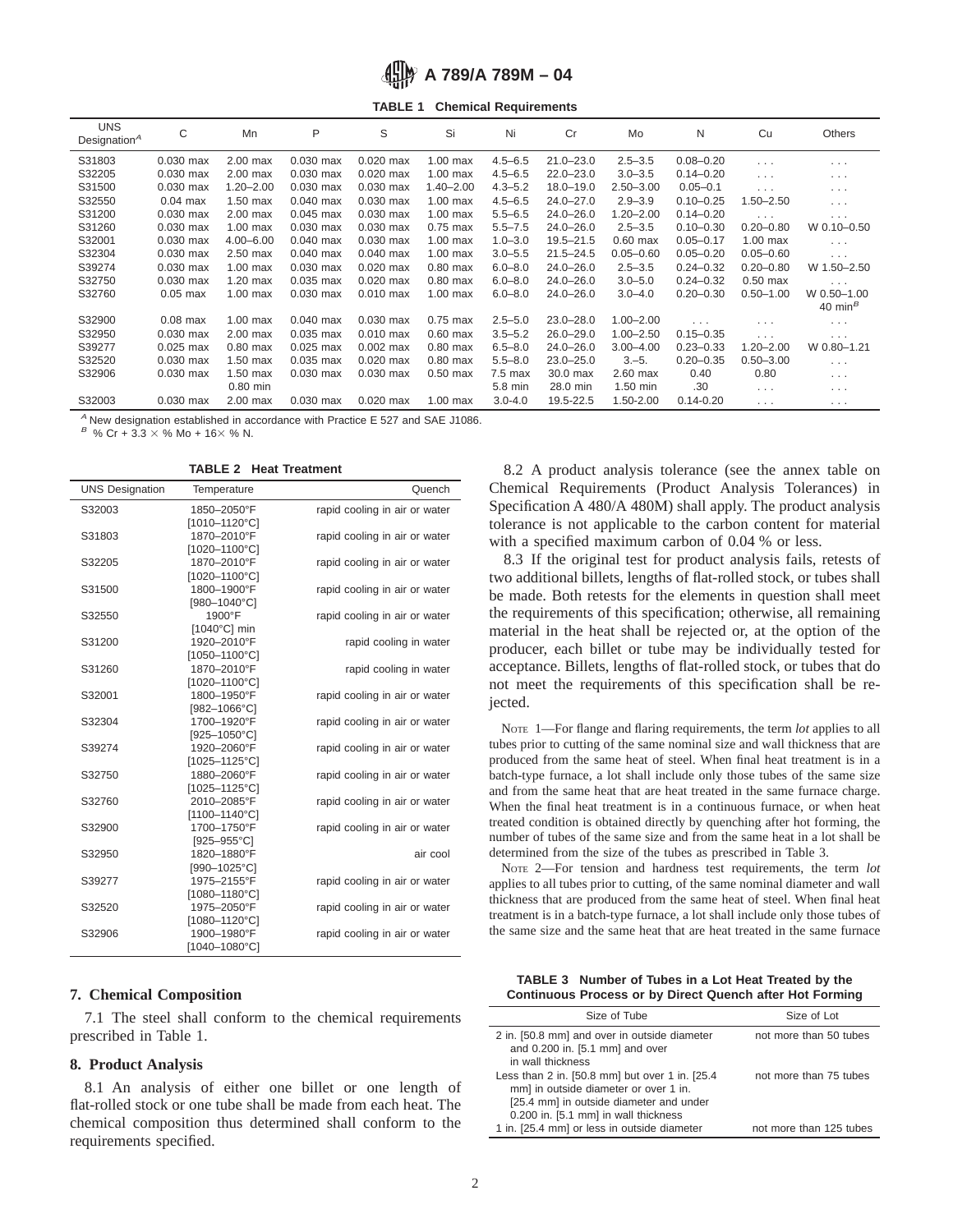charge. When the final heat treatment is in a continuous furnace, or when heat treated condition is obtained directly by quenching after hot forming, a lot shall include all tubes of the same size and heat, heat treated in the same furnace at the same temperature, time at heat, and furnace speed, or all tubes of the same size and heat, hot formed and quenched in the same production run.

## **9. Mechanical Tests Required**

9.1 *Tension Tests*—One tension test shall be made on a specimen for lots of not more than 50 tubes. Tension tests shall be made on specimens from two tubes for lots of more than 50 tubes (see Note 2).

9.2 *Flaring Test* (for Seamless Tubes)—One test shall be made on specimens from one end of one tube from each lot (see Note 1) of finished tubes. The minimum expansion of the inside diameter shall be 10 %.

9.3 *Flange Test* (for Welded Tubes)—One test shall be made on specimens from one end of one tube from each lot (see Note 1) of finished tubes.

9.4 *Hardness Test*—Brinell or Rockwell hardness tests shall be made on specimens from two tubes from each lot (see Note 2).

9.5 When more than one heat is involved, the tension, flaring, flanging, and hardness test requirements shall apply to each heat.

9.6 *Reverse Flattening Test*—For welded tubes, one reverse flattening test shall be made on a specimen from each 1500 ft [450 m] of finished tubing.

## **10. Hydrostatic or Nondestructive Electric Test**

10.1 Each tube shall be subjected to the nondestructive electric test or the hydrostatic test. The type of test to be used shall be at the option of the manufacturer, unless otherwise specified in the purchase order.

10.2 The hydrostatic test shall be in accordance with Specification A 1016/A 1016M, except that in the calculation of the hydrostatic test pressure *64000(441.2)* shall be substituted for *32000(220.6)*.

## **11. Tensile and Hardness Properties**

11.1 The material shall conform to the tensile and hardness properties prescribed in Table 4.

## **12. Permissible Variations in Dimensions**

12.1 Variations in outside diameter, wall thickness, and length from those specified shall not exceed the amounts prescribed in Table 5.

12.2 The permissible variations in outside diameter given in Table 5 are not sufficient to provide for ovality in thin-walled tubes, as defined in the table. In such tubes, the maximum and minimum diameters at any cross section shall deviate from the

TABLE 4 Tensile and Hardness Requirements<sup>A</sup>

| <b>UNS Designation</b>                   | <b>Tensile</b><br>Strength, | Yield<br>Strength, | Elongation<br>in $2$ in. or | Hardness, max  |            |
|------------------------------------------|-----------------------------|--------------------|-----------------------------|----------------|------------|
|                                          | min, ksi<br>[MPa]           | min, ksi<br>[MPa]  | 50 mm,<br>min, %            | <b>Brinell</b> | <b>HRC</b> |
| S31803                                   | 90 [620]                    | 65 [450]           | 25                          | 290            | 30         |
| S32205                                   | 95 [655]                    | 70 [485]           | 25                          | 290            | 30         |
| S31500                                   | 92 [630]                    | 64 [440]           | 30                          | 290            | 30         |
| S32550                                   | 110 [760]                   | 80 [550]           | 15                          | 297            | 31         |
| S31200                                   | 100 [690]                   | 65 [450]           | 25                          | 280            | $\cdots$   |
| $S31260^B$                               | 100 [690]                   | 65 [450]           | 25                          | 290            | 30         |
| S32001                                   | 90 [620]                    | 65 [450]           | 25                          | 290            | 30         |
| S32304                                   |                             |                    |                             |                |            |
| OD 1 in. [25 mm] and                     |                             |                    |                             |                |            |
| Under                                    | 100 [690]                   | 65 [450]           | 25                          | .              |            |
| OD over 1 in. [25 mm]                    | 87 [600]                    | 58 [400]           | 25                          | 290            | 30         |
| S39274                                   | 116 [800]                   | 80 [550]           | 15                          | 310            | .          |
| S32750                                   | 116 [800]                   | 80 [550]           | 15                          | 300            | 32         |
| S32760                                   | 109 [750]                   | 80 [550]           | 25                          | 300            | .          |
| S32900                                   | 90 [620]                    | 70 [485]           | 20                          | 271            | 28         |
| $S32950^C$                               | 100 [690]                   | 70 [480]           | 20                          | 290            | 30         |
| S39277                                   | 120 [825]                   | 90 [620]           | 25                          | 290            | 30         |
| S32520                                   | 112 [770]                   | 80 [550]           | 25                          | 310            | .          |
| S32906                                   |                             |                    |                             |                |            |
| Wall below 0.40 in.<br>$(10 \text{ mm})$ | 116 [800]                   | 94 [650]           | 25                          | 300            | 32         |
| Wall 0.40 in. (10 mm)<br>and above       | 109 [750]                   | 80 [550]           | 25                          | 300            | 32         |
| S32003                                   | 90 [620]                    | 65 [450]           | 25                          | 290            | 30         |

 $^A$  For tubing smaller than  $\frac{1}{2}$  in. [12.7 mm] in outside diameter, the elongation values given for strip specimens in Table 4 shall apply. Mechanical property requirements do not apply to tubing smaller than 1/8 in. [3.2 mm] in outside diameter or with walls thinner than 0.015 in. [0.4 mm].

 $B$  Prior to A 789/A 789M-87, the values for S31260 were: 92 ksi tensile strength, 54 ksi yield strength, and 30 % elongation.

 $C$  Prior to A 789/A 789M-89, the tensile strength value was 90 ksi for UNS S32950.

nominal diameter by no more than twice the permissible variation in outside diameter given in Table 5; however, the mean diameter at that cross section must still be within the given permissible variation.

## **13. Surface Condition**

13.1 All tubes shall be free of excessive mill scale, suitable for inspection. A slight amount of oxidation will not be considered as scale. Any special finish requirements shall be subject to agreement between the manufacturer and the purchaser.

## **14. Product Marking**

14.1 In addition to the marking prescribed in Specification A 1016/A 1016M, the marking shall indicate whether the tubing is seamless or welded.

## **15. Keywords**

15.1 duplex stainless steel; ferritic/austenitic stainless steel; seamless steel tube; stainless steel tube; steel tube; welded steel tube